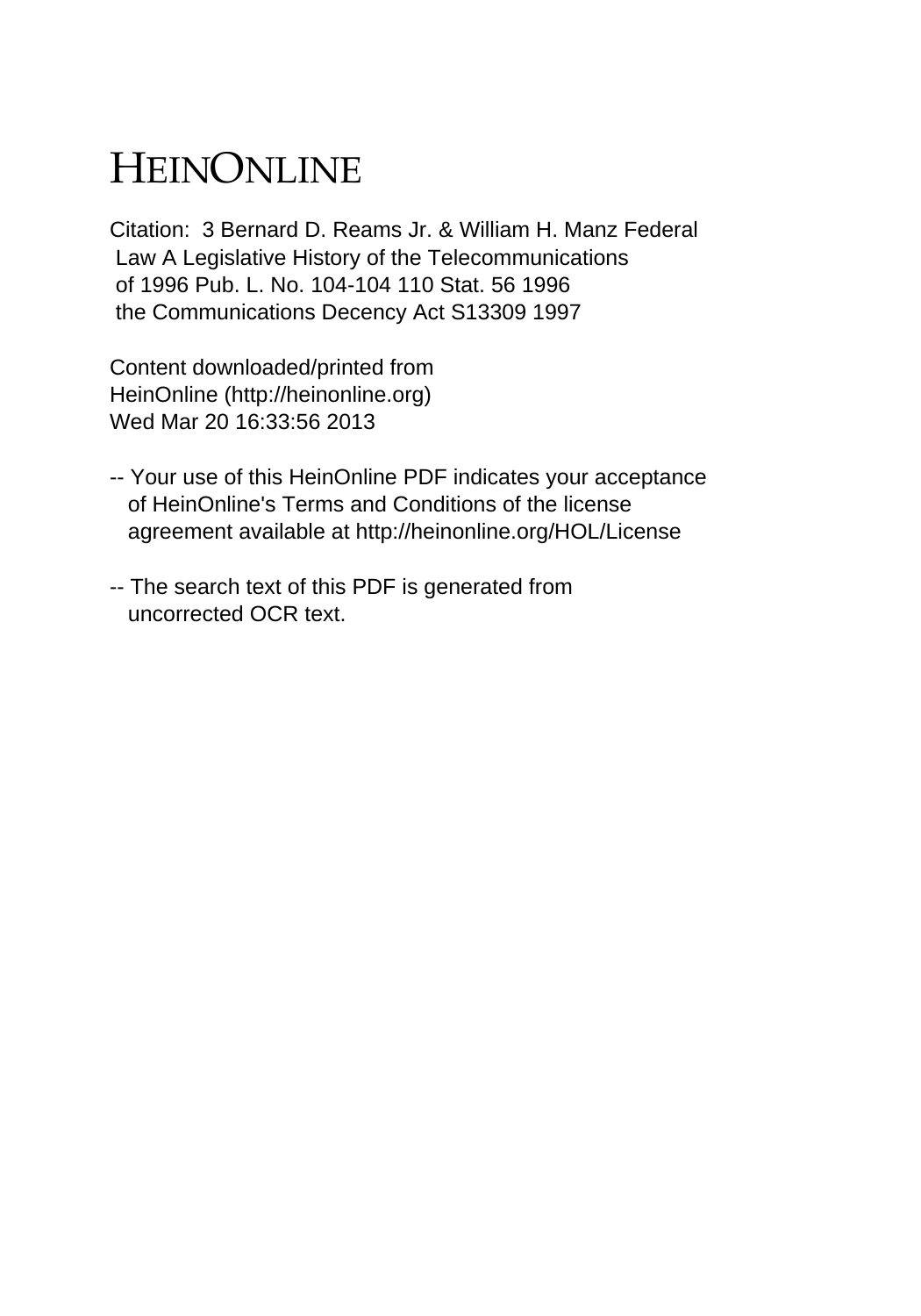$September 11, 1995$ 

making threats we cannot afford to

carry out. The effects of China's move to a free market economy can already be felt in Chinese social life. Shanghai television, for example, has had programs that include a show similar to **Ameri**ca's "All in the Family." which ran for **180** episodes, with the Chinese version **of** Archie Bunker, a stodgy Communist

Party official, something I never<br>thought I would see.<br>Also, there is a "60 Minutes" type<br>Shanghai program that exposes Gov-<br>ernment institutions to questioning—<br>unique in the context of China's long<br>and complicated histor

changes in the next decade, which can bring China even closer to the West. China's legal system and concept of

individual rights is still primitive **by** western standards. I believe that the

human rights situation in China will be<br>the evolution of an independent judici-<br>ary and the development of a new set<br>of civil and criminal laws.<br>of civil and rights of columnation<br>pendent, either from individual or<br>pendent the middle of the middle of the night and simple make a huge difference in China, and a new civil and criminal code could go a long way toward meaningful human rights advances.

rights advances. While **I** was in China, the China daily front page **carried** articles saying that system of civil and criminal codes.<br>This could go much further in securing major human rights advances, con-

stitutionally and legally, than any<br>retoric in this country.<br>Those in the West who care should<br>ufflice this opportunity in a sensitive<br>way to bring many of the virtues of a<br>western legal system to Chinese atten-<br>tion. I be

there, who are unconsciously pushing Sino-American relations into an adver-<br>sarial position, reminiscent of the days<br>of the Soviet Union. The world was, in of the Soviet Union. The world was. **in <sup>a</sup>**sense, much simpler then: Two major conflicting powers, with smaller na-<br>tions lining up in each camp. This was<br>good for weapons sales, it repressed<br>many smaller national and ethnic ri-<br>valries which are now emerging in the values which are now emerging in the clear role for China **as a** major geo-political buffer.

has emerged from these changes as a booming economy with the highest rate **of** economic growth in the world. gradually reducing bentralized control

Ished and a special across-the-straits WASHNGTON.--They all laughed at the intitative has been developed under the economis Milion Friedman when he such Shangplai may to political fa- San Francisco. Wang DaoBHan and Govern

The one-China policy has been bene-<br>reacest auction in history, bidders for wire-<br>the United States have been able to broadcand spectrum committed nearly<br>the United States have been able to broadcand spectrum committed nea

The method and the set of the same of the same of the same of the same of the same of the same of the same of the same of the same of the same of the same of the same of the same of the same of the same of the same of the

The PRESIDING OFFICER (Mr. It's as if one old oil well gave birth to six<br>SANTORUM). The Senator from South accorded on Congress and the P.C.C. to insure<br>Dakota. "flexibility"--that is, to exploit exclusively

of its economy and opening its doors to  $\sim$  BROSSECTRUM-PUBLIC and on the state and contains and contains and the state of the contains and one of the state of the contains and one of the state of the contains and one of

nomically strong and prosperous. The scale of our valuation control Meanwhile, Talwan and China have Remember all the talk, eight years go, of both encouraged the development of high-definition television, the Japanese in

Who cannot are a consisting to the constant and open dialog is key.<br>
Although the post-cold-war era. Consisting came an unexpected scientific<br>
ent and open dialog is key.<br>
President Jiang cold me of an old (rehi) competiti

HeinOnline -- 3 Bernard D. Reams, Jr. & William H. Manz, Federal Telecommunications Law: A Legislative History of the Telecommunications Act of 1996, Pub. L. No. 104-104, 110 Stat. 56 (1996) including the Communications Decency Act S13309 1997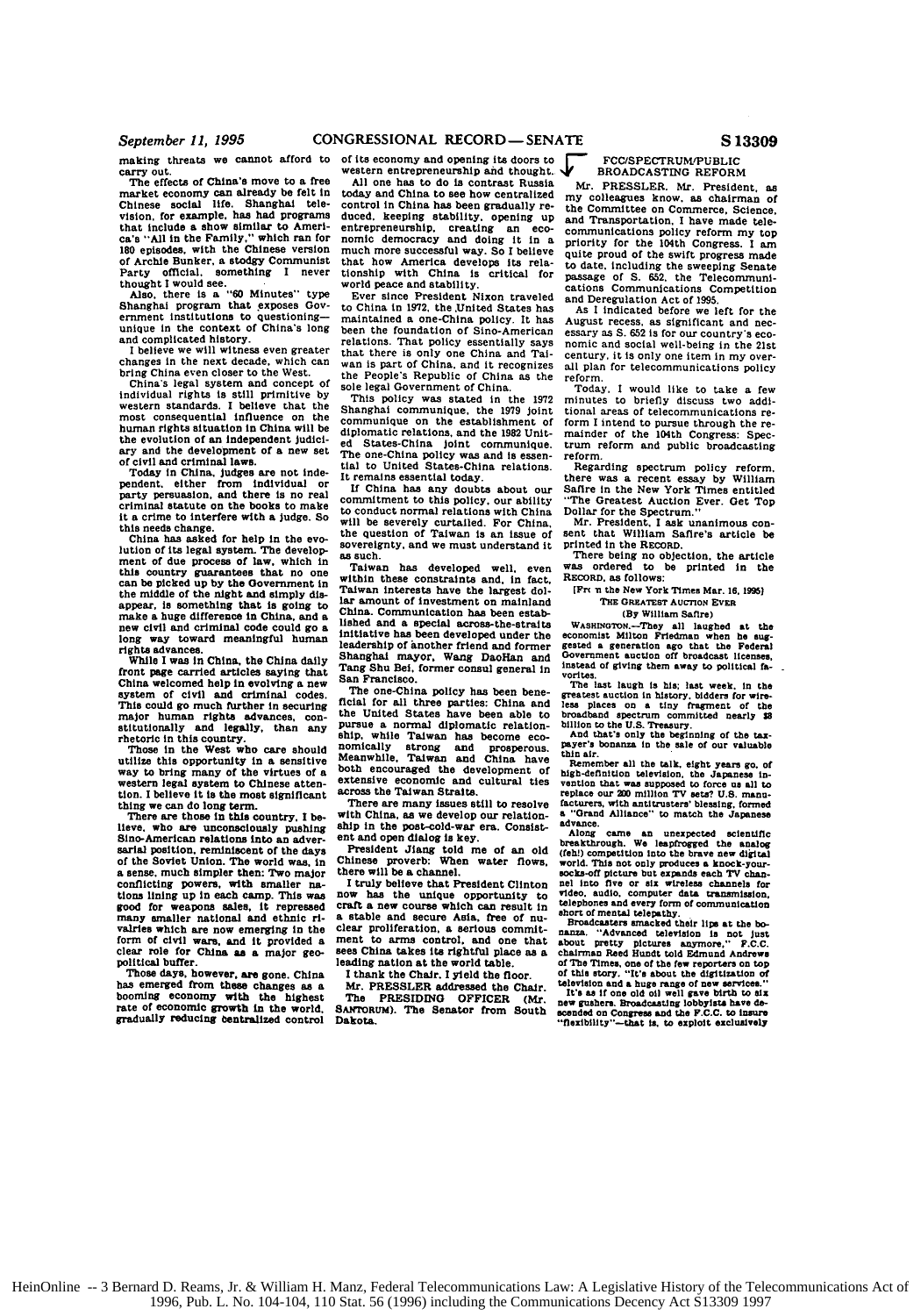**all** the **new** technology, and to charge view-era for the "ancillary **and** supplementary"

**services.** Even **If** accompanied **by** payment of rent to the Government. **the** exclusive arrangement sought by broadcasters would be an out-

rageous taxpayer ripoff. **What is** the **digitized,** divisible channel worth? Senate Commerce Committee Chairman Larry Pressler gave a hint in **an** op-ed **piece** last week. suggesting that noncommer-cial **licensees** had **a** huge hidden asset: **"Public** broadcasting stations could rent, sell or **make** use of the additional channels for other telecommunications and information services."<br>Based only on current uses, which

Based only on current uses, which are<br>primitive, the market value of the VHF.<br>DHF, cellular, broadband and narrowband<br>poetrum ranges around \$120 billion.<br>But in the near future, your television set<br>will combine with your c

can hang on the **wall** or fold up in your pock-**et.** That's soon-possibly in the next Presi-

dential term.<br>I've seen not-for-attribution estimates<br>that the market value of the digitized spectrum in that onrushing era will be-hold<br>your breath-a half-trillion dollars, give or<br>take a hundred billion.<br>Before rushing i

long-term exclusive rent-away, we need extended, wide-open, thoroughly debated hearings to make certain of three outcomes:<br>First, we want a guarantee of spectrum com-<br>First, we want a guarantee of spectrum com-<br>petition. T

tion must be scrupulously economic, not<br>jiggered by the Government to introduce<br>sexual or racial or ethnic or ideological fa-<br>voritism. An appeals court yesterday stayed<br>the F.C.C. from holding auctions that favored minority fronts. Next. *we want* a *holdback of certain -ights.*

For example, we can solve the campaign finance dilemma justilise<br>that by putting a signal right-of-way in the deed setting saide air<br>tight-of-way in the deed setting saide air<br>time, online time and direct E-mail advertis-<br>

paigns.<br>Finally, we want top dollar for our public<br>property. That means a series of Friedman-<br>style auctions. After the purchases, sophisti-<br>cated risk-takers and their banking backers<br>can enhance the value of their proper cost to the taxpayer and with great benefit

to the consumer. Where should the spectrum-sale money **go?** Toward reduction **of** the crushing national debt. **By** recognizing our hidden asset of the spectrum, Americans can ride the **wave** of the future.

Mr. PRESSLER. *Mr.* President. a **major** priority for the 104th Congress involves giving American private **en-**terprise a fuller and fairer chance. Right now, we just have too many rules and too many of them just do not make any sense. Remember. bad rules are not just expensive and foolish, they rep-resent far more than a dead-weight loss for the economy; they are obstacles to progress

One of the challenges we face today concerns channels that have been earmarked for advanced television. Not only has the **FCC** set aside a significant number of channels for the broadcast television industry. it has also placed severe restrictions on additional uses of those channels.

**Mr.** President. technologically speaking, these channels could be used to provide extensive new and competitive

offerings, In addition to more TV. Due to advances in digital technology, they could be used for new mobile radio services, for wireless loops that could make the local telephone business more competitive, and for many other services as well.

Legally speaking, however, these channels currently are dedicated to one specific use: High-definition television. or HDTV. In effect, the Washington bureaucracy has defined and limited the future. The bureaucrats, not consumers of the marketplace, have decided what new technology will be offered, where it will be offered and how it will be **of**fered. It is time to revisit these regulatory decisions. **If** broadcasting is the best and highest use of those channels. let the marketplace make that **deci**sion. Once the best use for these channels is determined, how should the licenses be allocated? Again, let the market decide. Consumer choice and preference will quickly choose who best deserves the licenses associated with the new channels.

I thus intend to work toward several changes in the FCC's advanced television broadcasting plan. **All** of these changes are geared toward unleashing creative powers, not smothering them with **FCC** rules. Therefore. our committee is considering allowing everyone-broadcasters Including-to **bid** for the right to develop these channels. That<br>bidding process can be carried out can be carried out<br>im auctions. At the through spectrum auctions. **same** time. however, we want to guar-antee the winning bidders have sufficient commercial and operational flexibility. In other words, they must be given the discretion to make what they think is the best use of those channels to meet consumer demand and increase consumer choice.

I will chair a Senate Commerce Committee hearing concerning this very topic tomorrow. Earlier this year several newspaper articles, including an<br>excellent piece by William Safire.<br>which I ask to he included in the<br>RECORD following my remarks, characterized the FCC's HDTV plan as **"a** billion dollar giveaway.'

At a July 27th Commerce Committee hearing. Henry Geller, former **FCC**<br>General Counsel and NTIA Adminis-<br>trator. testified that giving broad-<br>casters an additional six megahertz<br>would be a "national scandal." A number of organizations across political lines recently have come out against giving free spectrum to the broadcast<br>industry and support auctioning the industry and deprive the advanced television spectrum. Not surprisingly, the television broadcast in-dustry strongly opposes auctioning spectrum which the **FCC** proposes to give away to them for free.

But beyond the special interest **argu**ments, let me tell you. Mr. President, why this proposal is especially important. It is important because it **plays** right into another major priority for the 104th Congress--stimulating economic growth.

 $\ddot{\phantom{a}}$ 

The great thing about 0Ommunica-**tions** technology **Is** that it **Is such** a powerful catalyst for growth. **"Engi-**neere and economists talk about communications as **a** leverage technology. Experts point out it is both demand-ta. ducing and cost-reducing at the **same** time. That **is.** at the same time advances in communications technology make it possible to encourage con-sumption and investment, they also make it possible for businesses to keep costs in line. **This** keeps America competitive.

Mr. President, **some of** the best economists in the world work for the Japanese Government. They have actually quantified how communications fosters economic growth. Their calculations show that for every dollar we invest in communications, we get al-most **3** dollars of growth. That is why telecommunications industries are so important.

You cannot improve and expand **com**munications services, however, if the<br>basic building blocks-like the radio spectrum--are locked up in some regu-latory backwater. You cannot improve and expand communications services, if the people who develop innovative ideas are artificially denied the ability

to move their product to market. Getting more spectrum into the hands of more people with more and better ideas on **how** to use It **is a** critical objective. Beyond bringing new and exciting technologies to the consumer. it also **is** an excellent way in which to contribute toward the new jobs, n services, and new investment opportunities this country needs.<br>This leads to public broadcasting pol-

icy reform regarding spectrum. Such a bold, forward looking ap-proach on spectrum policy reform also creates an opportunity to reinvent and privatize public broadcasting. To borrow **a** phrase from my good friend, Vice President AL **GORE.** we need to reinvent the way we finance public broadcasting

in this country. Ever since President Johnson's ad-ministration and the heyday of the Great Society, we have relied on tax- payer funds, channeled through the Washington-based bureaucracy at the Corporation for Public Broadcasting. Over the past few decades, literally bil- lions of dollars in appropriations have flowed through Washington back to the public broadcasting stations.

Federal funds successfully have built a nationwide public broadcasting system that enjoys wide support. Viewers such as myself help stations with annual membership dues and other tributions. Corporate underwriting contributes significant programming support. At the same time, Federal **fi-**nancing funneled through a Washington bureaucracy has created a public broadcasting system not necessarily in touch with most Americans. Today public broadcasting system is mature.<br>It now must be allowed to evolve.

Why? One very good reason is that with today's crushing national debt. all

HeinOnline -- 3 Bernard D. Reams, Jr. & William H. Manz, Federal Telecommunications Law: A Legislative History of the Telecommunications Act of 1996, Pub. L. No. 104-104, 110 Stat. 56 (1996) including the Communications Decency Act S13310 1997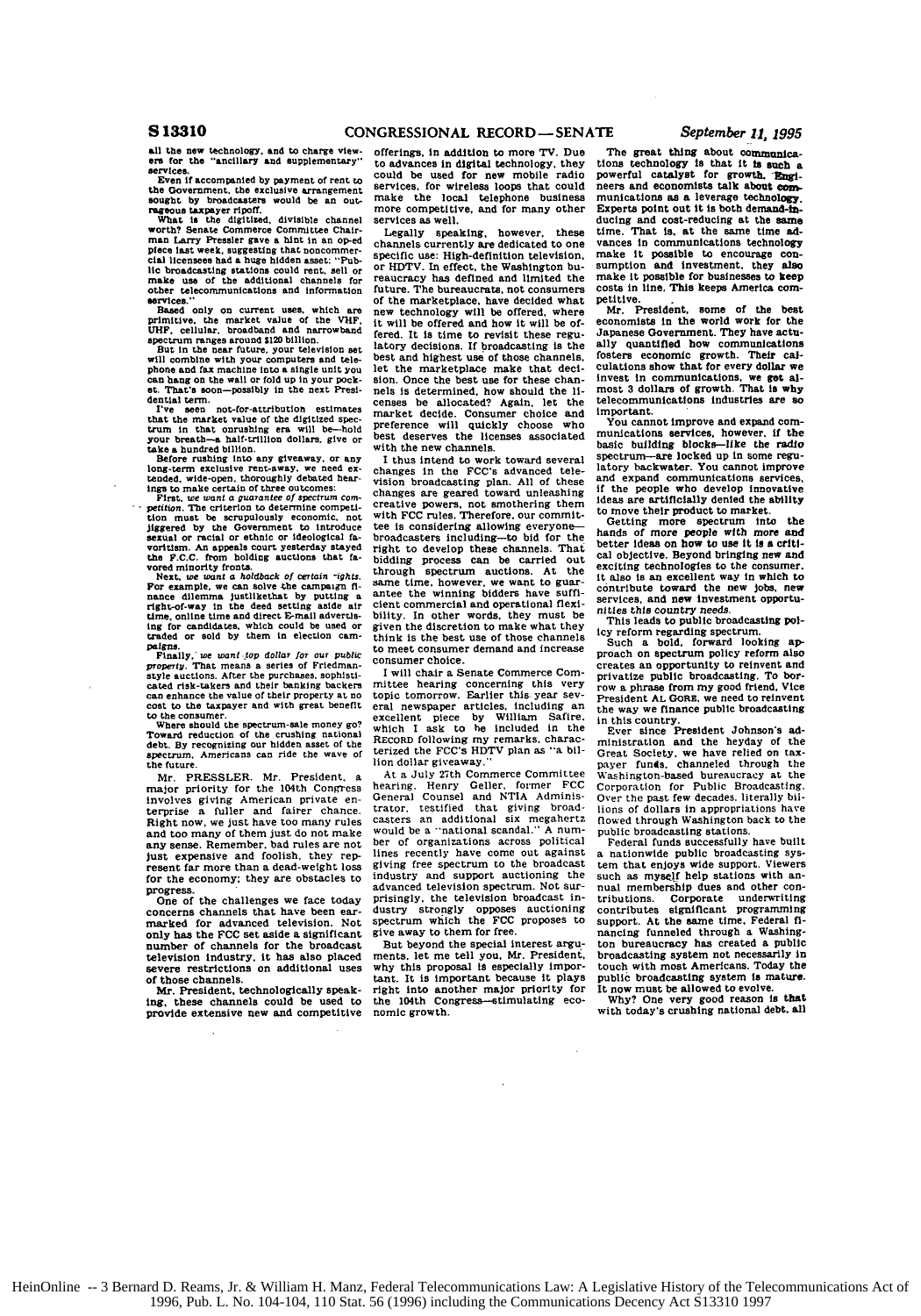Federal spending must come under careful scrutiny. Unfortunately, when I first raised the issue **of** privatizing public broadcasting, no one in the public broadcasting establishment seemed to hear what **I** was aaying. I was accused<br>of trying to kill Big Bird and Barney.<br>Fortunately, public broadcasting<br>beginning to look at realistic options

for survival in a budget deficit con-scious world. **I** am encouraged by these efforts and look forward to working with my colleagues to ensure public broadcasting continues to serve public<br>needs.

needs. Should we reexamine the charter CPB was given in **1967? I** think we should. As **I** mentioned earlier, today public broadcasting is a mature sys-<br>tem. There are still some regions which are not served, but the vast majority of<br>Americans receive one-if not severalpublic radio and television stations. Efforts to consolidate and increase effi-<br>ciencies should be encouraged. At the clencles should be encouraged. At the same time, reaching under-served areas of our Nation must remain a primary objective of any reinvented public<br>broadcasting system.

broadcasting system. What about programming? Today's competitive marketplace has made the market failure rationale for public<br>funding obsolete in some respects. funding obsolete in some respects.<br>Cable television network services in-<br>cluding the Discovery Channel, the<br>History Channel, Arts & Entertain-<br>ment, the Disney Channel, Nickel-<br>odeon, and others provide quality, edu-<br>catio most Americans want more quality children's and educational programchildren's and educational program-<br>ming available over free TV. The great<br>promise of broadcasting to educate and promise or broadcasting to educate and our citizens has not been realized. Too much violence and tawdry programming dominates

and awary programming commases<br>the public's airwaves.<br>Thildren's and educational programming<br>should be the primary, if not sole,<br>focus of taxpayer support for public<br>also should be helped to flourish.<br>At the same time, Ame

inefficiencies in the current system.<br>Because of historical accident. PBS<br>and National Public Radio, for exam-<br>ple, have separate distribution net-<br>works. I understand PBS actually has<br>more audio capacity on its system tha

provide a meaningful and quality leg-<br>acy for our children.<br>We also need to provide public broad-<br>casting with a baseline of support. An<br>excellent model already exists for how in an industry while providing the flexibility necessary to allow the **In-** dustry to evolve. improve its product, and expand its services. We have ac-complished the kind **of** privatization of

Federal functions I am talking about<br>In other areas—with, for instance, the<br>Federal Home Loan Mortgage Association, the Student Loan Marketing Association—Fannie Mae and Sallie Mae.<br>We can amd should do the same for pub-<br>l

We can accomplish the goals **I have laid out by** establishing a new privatized entity to provide public broadcasting baseline support. We can section and morey necessary to carry<br>get the seed money necessary to carry<br>out this initiative through the spec-<br>trum auction process. The fundamental<br>goal should be to privatize the financ-<br>casters and public broadcasting

Washington appropriations process.<br>That. in turn, would help stations plan. Among other things, public broad- casters would not have to continuously Lobby Washington to get the support<br>they need. They could bank on continued support. Not all the money for the they need. They could bank on contin-<br>ued support. Not all the money for the<br>initial capitalization, moreover, would<br>have to come from Washington. The business community, foundations, and others would be encouraged to particiothers would be encouraged to partici-<br>pate.<br>Financial experts currently are

Financial experts currently are<br>working out how much seed capital<br>would be required. Indeed, I will chair a second Commerce Committee hearing<br>this week in which we will take testi-<br>mony from an investment banker at<br>First Booston on how to move forward<br>with this capitalization idea.<br>At the same time, and as a way of en-<br>suring

of the restrictions on public broadcast<br>stations. This can be controversial. No-<br>body wants to sanction unfair competition<br>body wants to sanction unfair competi-<br>tion between tax-exempt public broad-<br>casters and the privat

ing organizations in Europe already have commercials, clustered at natural program breaks. Limited advertising represents a significant source of reve- nue for public broadcast stations. It also represents a source of funds that also represents a source of funds that may be preferable to the current situation in which companies basically produce and underwrite the programs produce and underwrite the programs run on public broadcasting. Advertis- ing revenue tends to come without the content strings that program under-<br>writing inevitably entails.<br>Privatization means relying more on

private, individual effort, less on a Washington handout. It also ensures decisionmaking can take place at a decisionmaking can take place at a level much closer to the particular consumer In the particular market. In any country as **big** and diverse as the United States, that is especially impor- tant. **A** one-size-fits-all approach vir- tually never works well in **our** society.

My thinking regarding public broad-<br>casting is consistent with the approach<br>this new Congress has taken in other<br>areas. One of the correstores of most<br>of the sound welfare reform proposals,<br>for instance. is the concept of

ing would accomplish much the same<br>objective. It would cut the Washington<br>umbilical cord-or should I say strait-<br>jacket-and vest decisionmaking-plus<br>the money and resources needed—with the stations and people at the local level. It is they. after all, who provide

the service to the American public.<br>Mr. President, the simple theme run-<br>ning through each of the reform ideas I have spoken of today is the fundamen-<br>
tal principle that we do not want the<br>
Washington bureaucracy determining<br>
what is possible and what is going to be<br>
allowed.

Let me conclude with an excellent example of what telecommunications policy reform means at a practical<br>level for my home State of South Da-Focal and other areas of the often for-<br>received by contained the distribution of gotten West. I am referring to an arti-<br>cle in Investor's Business Daily last<br>August 31st. That is the new Wall Street Journal competitor, i

nine we commonly reactionary. Thus, and the commonly solid method in fields. These sensors can narrow acres and acres of land down to as little as 20 foot squares. These censors then interact with the new Global Constituti

The approach radically reduces operating costs. It helps the environment<br>by reducing leaching and stream run-<br>off. It is the kind of smart farming we<br>need in this country to maintain our it **is** possible only because **of** the mar- riage **of** computers and communications.

Now. Mr. President. do you honestly believe the inside-the-Beltway crowd would ever have thought of this? **<sup>I</sup>** doubt it. It took innovative entre-preneurs to Identify and **fill** a market need. What **If** the Washington bureaucracy **had** set up a system of rules that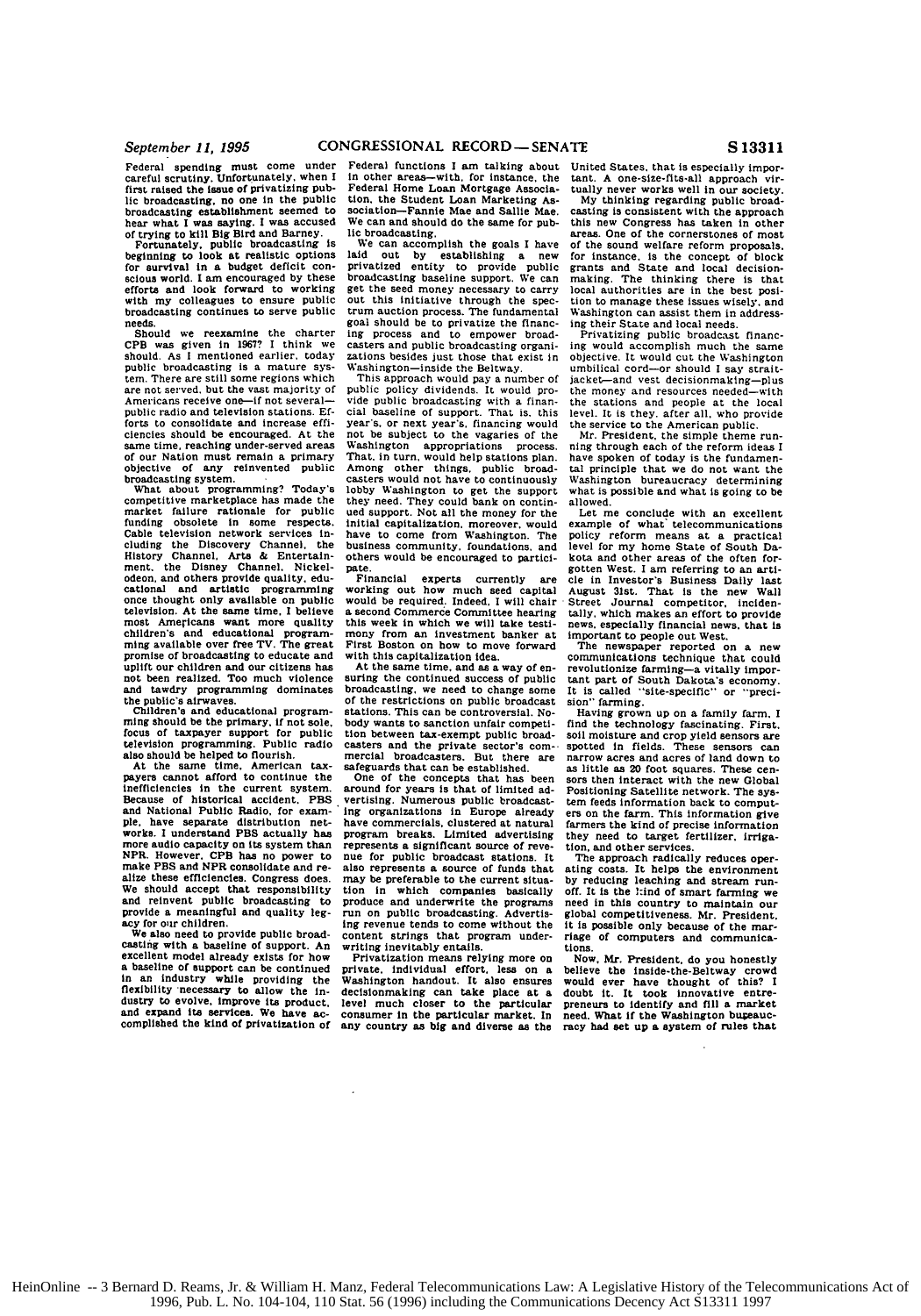kept communications channels from being used for "site-specific" farming? Its promise and all that means to the farming sector and the American econfarming sector and the American econ-<br>omy as a whole would never have been<br>**Paulized.** I ask consent the "Investor"s<br>Business Daily" article be printed in<br>the RECORD immediately following my the RECORD immediately following my<br>remarks.

The PRESIDING OFFICER. Without objection, it is so ordered. (See exhibit **NO. 1.)** Mr. PRESSLER. Americans are great

and diverse thinkers. Unfortunately. not enough of that original thought and Invention takes place in the big gray stone government buildings that sit around Washington. What we need to do is to try to unleash American ingenuity. At a minimum, we need to make sure we do not block it. **I** will continue to fight to make sure we do not-whether it is thought the com-<br>prehensive telecommunications reform<br>bill. spectrum policy reform or public broadcasting reform. In conclusion, Mr. President, let me

say I think it is time that we fun-<br>damentally think about spectrum policy reform in this country. **I** think we

must think about the taxpayers. **'he** Commerce Committee has been charged to raise **\$17** billion, give or take a few half billion. Indeed, we **are** told that we are supposed to round everything off to a half-billion dollars. So, having grown up on a farm in South Dakota and being told to round things off. in my response to a half-bil-lion dollars, that is quite a change

from the kind of money that I usually<br>think about in my life.<br>In any event, the new potential uses<br>of the spectrum of the property of the<br>American people—as William Saftres<br>asys, they should be auctioned off. How else will we do it? The auction system has been used successfully for some of the earlier spectrum that we have auc-

We now have this complicated matter<br>where the broadcasters propose to mi-<br>grate from the spectrum they are on. grate from the spectrum they are **on,** the analog, to the **UHF** and digital. and they say that at some point they will give back the original spectrum, although some say that when the time comes that will not happen. What we are proposing here is not to take anything away from them. not to

take anything that they feel they may have paid for in terms of licenses to stations. What we are proposing is merely to auction the new uses of the stations. What we are proposing is<br>merely to auction the new uses of the<br>spectrum, and the American taxpayers have a great interest in this. **It** is billions of dollars. **<sup>I</sup>**propose that we use a small portion

of that to capitalize public broadcasting and to set up a privatised base, and they would then be cut free from an**nual** appropriations. We could elimi- nate the headquarters, the Corporation for Public Broadcasting, and many of the stations will testify this week that they would like that approach. We they would like that approach. We could do that without spending any appropriated taxpayers' money.

**So** we need to have some innovative thinking. We also need to think about reinventing many areas. As Mr. Safire<br>quotes in his article, he quotes me as saying in the public broadcast area there is much spectrum and many<br>overlapping jurisdictions where the overlapping jurisdictions where the taxpayers could be saved a great deal of money.

I know that anyone who makes pr posals along these lines will be criticized **by** both the broadcasters and some in the public broadcasting area.<br>In fact, I am sure the broadcasters will<br>strongly oppose-I know they are -I know they strongly opposed to what I am trying to do.

The people inside the beltway here in public broadcasting are strongly op-posed. They are strongly opposed to changing anything. The stations have formed a coalition,

that they want to change, and they would like to see this. The people out in the country in public broadcasting would like to see the change.

So, Mr. President. we stand at a crossroads with this spectrum reform.<br>It is something that sounds like Greek **It is** something that sounds like Greek to the average citizen, but the average taxpayer has a great interest in it. We have a responsibility to stand up to special interests and to auction **off** those portions of the spectrum that will provide new uses and will provide billions of dollars for the taxpayers **of** this country. It will provide the basis for the Com-

merce Committee's reconciliation recountry with a more innovative and a better future. **I** yield the floor.

## ExHisrr **1**

**PLOWS. PC'S. SATELLrrE DISHES (By Ira** Breskin)

As computer power drops in price, a new way to farm called site-specific or precision farming ist alleg off.<br> **Frecision** farming is taking off.<br> **Precision** farming is taking off.<br> **As account the unique features of each** 

farming is taking off.<br>
Precision farming lets growers take into<br>
Precision farming lets growers take into<br>
without boosting cost mech. Paycheck usu-<br>
"Pammers used to farm field," said David<br>
"Prammers used to farm field,

"About 10% to 15% do now, he says. Most<br>atarted this year or last. Sugar beet growers<br>also are strong proponents.<br>"Interest among farmers is stronger than<br>we anticipated," Reetz said. "It helps us deal<br>Armor the variabilit

Fully a settlement and puts of a field down to a 20-foot section.<br>These inputs now are blended to meet aver-<br>age regional conditions.<br>**Fully** outfitted farmers need high-tech<br>statellite receiver, all mounted on a tractor.

yield monitors, crop moisture sensors and a<br>satellite receiver, all mounted on a tractor<br>Personal computers and special analytical<br>software usually is bought separately or pro-<br>vided by a consultant. Farmers also can buy<br>s

**"The one thing that makes site-specific**<br>farming work is the computer processing<br>power that is available today." said Bieve KOep. marketing manager at privately **held Ag** Chem Equipment **Co.** in Minnesota. **Mim.** The company makes a 20-ton-capacity prec-**slo** fertilizer applicator that costs **about**

\$250.000.<br>Site-specific farming "minimizes cost and<br>maximizes production." said Ron Phillips. a<br>spokesman for the Fertilizer Institute in<br>Washington.

The environment also gains. By making better use **of** nutrients, farmers reduce leach-ing, runoff into streams **and** soil eroslon. Pesticide **use** often **is** cut. Most farm chemical suppllers **back** site-

**specific** farming because it helps them **pro-**vide value-added service, **says** Jim Egenreider, regulatory **affairs** director at the Agricultural Retailers Association **in** Wash-

**ington.** "For **(farm)** cooperatives, it's a wash." **said** Cheryl Kohls. an agronomy equipment **spe-**cialist with Conex-Lamd O'Lakes Services. a

**coop in St.** Paul, Minn. **Farmers may** use **lesw** fertilizer *in* **one** area but more is another. And even **if** co-ope **do** sell fewer chemicals, many also supply **soil**

testing and other services needed for precision farming.<br>It is about half the time, farmers get exacting<br>field maps so they can receive the most pre-<br>cise results. Farmers use a plow-mounted de-<br>vice to record signals from elite, part of the Global Positioning System.<br>New "differential correction" signals have<br>boosted precision farming. They unscramble<br>and orient the GPS satellite signal to a<br>known, fixed point, ensuring securacy.<br>The receiv

grid. Separately, crop yield and moisture<br>data are taken from sensors on the tractor<br>when farmers harvest crops. The field maps<br>and crop data later are correlated on a FC.<br>Demand for GPS hardware is strong, says

Colin Stewart, a sales rep for Satloc Inc. of<br>Temps. Aris., a major supplier. The comparing backlog now is four to six weeks.<br>Other data also may be matched up to the<br>maps. In Britain, for instance, farmers can quickly assess weather conditions by retrieving recent photos of cloud formations taken<br>by a weather satellite. The British<br>Metrological Office offers these photos for a<br>fibe-year license fee and 37.90 a frame.<br>Fibo-year l

Even without weather photos, farmers<br>gain. By overlaying and analyzing crop and<br>soil data from their fields, they can pinpoint<br>where yields are failing short.<br>"Yield monitoring is like a report card."<br>"Yield monitoring is

year.<br>
Using the data to improve yields usually<br>
means hiring an expert who relies on atill<br>
more high-tech equipment to correlate data<br>
and figure out why the yields are low. The<br>
experts analyze soil amples and floid fea

tema are taken into account.<br>The are straightforward. Parmers<br>The use of additives over a large field,<br>They may rely on precision applicators<br>They may rely on precision applicators<br>with tracking equipment. But some, armed<br>

**RECESS UNTIL 9 A.M. TOMORROW** The PRESIDING OFFICER. Under the previous order, the Senate stands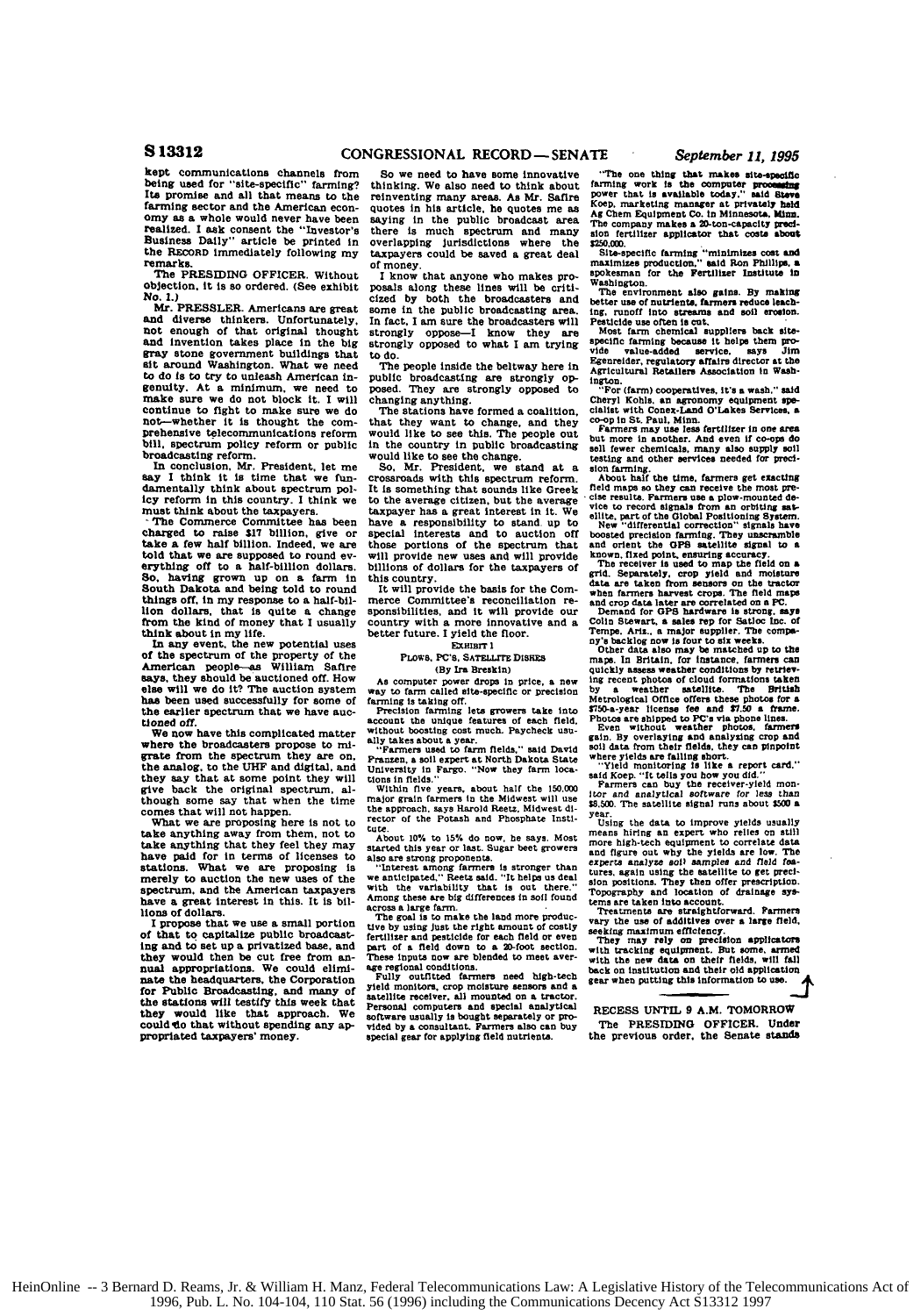## Document No. **75**

 $\bar{z}$ 

 $\overline{a}$